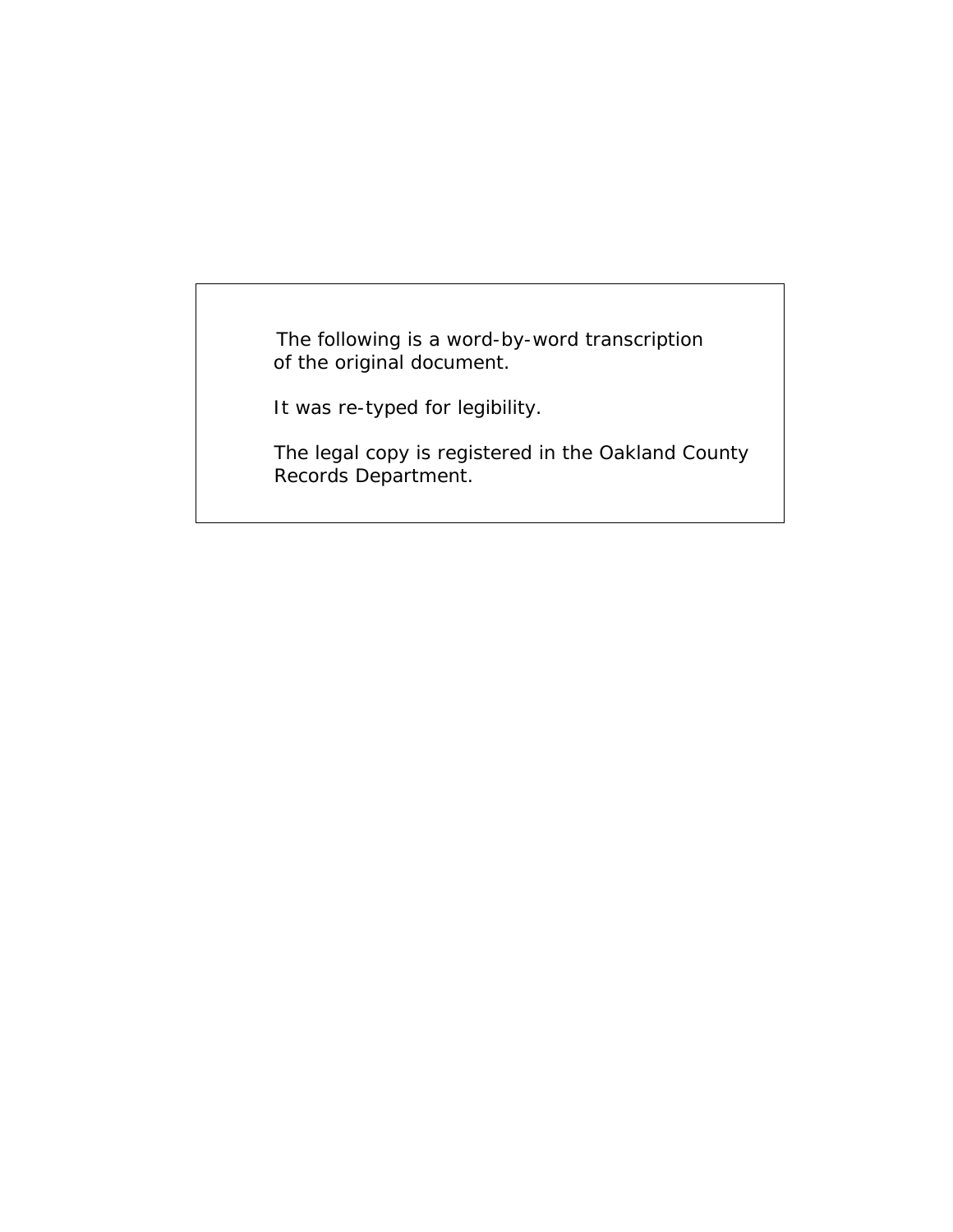## BY-LAWS

## OF

#### RAMBLEWOOD ASSOCIATION

## ARTICLE I

NAME AND LOCATION: The name of the corporation is RAMBLEWOOD ASSOCIATION,

hereinafter referred to as the "Association." The principal office of the corporation shall be located at 24007 Telegraph Road, Southfield, Michigan 48075, but meetings of members and directors may be held at such places within the State of Michigan, County of Oakland, as may be designated by the Board of Directors.

## ARTICLE II

Section 1. "Association" shall mean and refer to RAMBLEWOOD ASSOCIATION, a Michigan nonprofit corporation, its successors and assigns.

Section 2. "Planned Residential Development" shall mean and refer to that certain property located in the West ½ of Section 5, City of Farmington Hills, Oakland County, Michigan known as "Ramblewood," and having been approved by the City of Farmington Hills according to the applicable ordinances and to be developed according to the approved General Plan of Development and the Agreement for Planned Residential Development as recorded in Liber 6576, pages 129 to 183 inclusive, Oakland County Records.

Section 3. "Subdivision" shall mean and refer to that certain real property described as:

 RAMBLEWOOD SUBDIVISION NO. 1, being part of Section 5, City of Farmington Hills, Oakland County, Michigan

And such additions thereto as may hereafter be brought within the jurisdiction of the Association. It is contemplated that the Developer will at some future date add proposed RAMBLEWOOD SUBDIVISIONS NO. 2, NO. 3 and NO. 4 together with the Common Areas contained therein to the jurisdiction of the Association.

Section 4. "Common Area" shall mean all real property owned by the Association for the common use and enjoyment of the owners as is more particularly described in Exhibit B to the Agreement for Planned Residential Development.

Section 5. "Lot" shall mean and refer to a lot as defined in the Agreement for Planned Residential Development.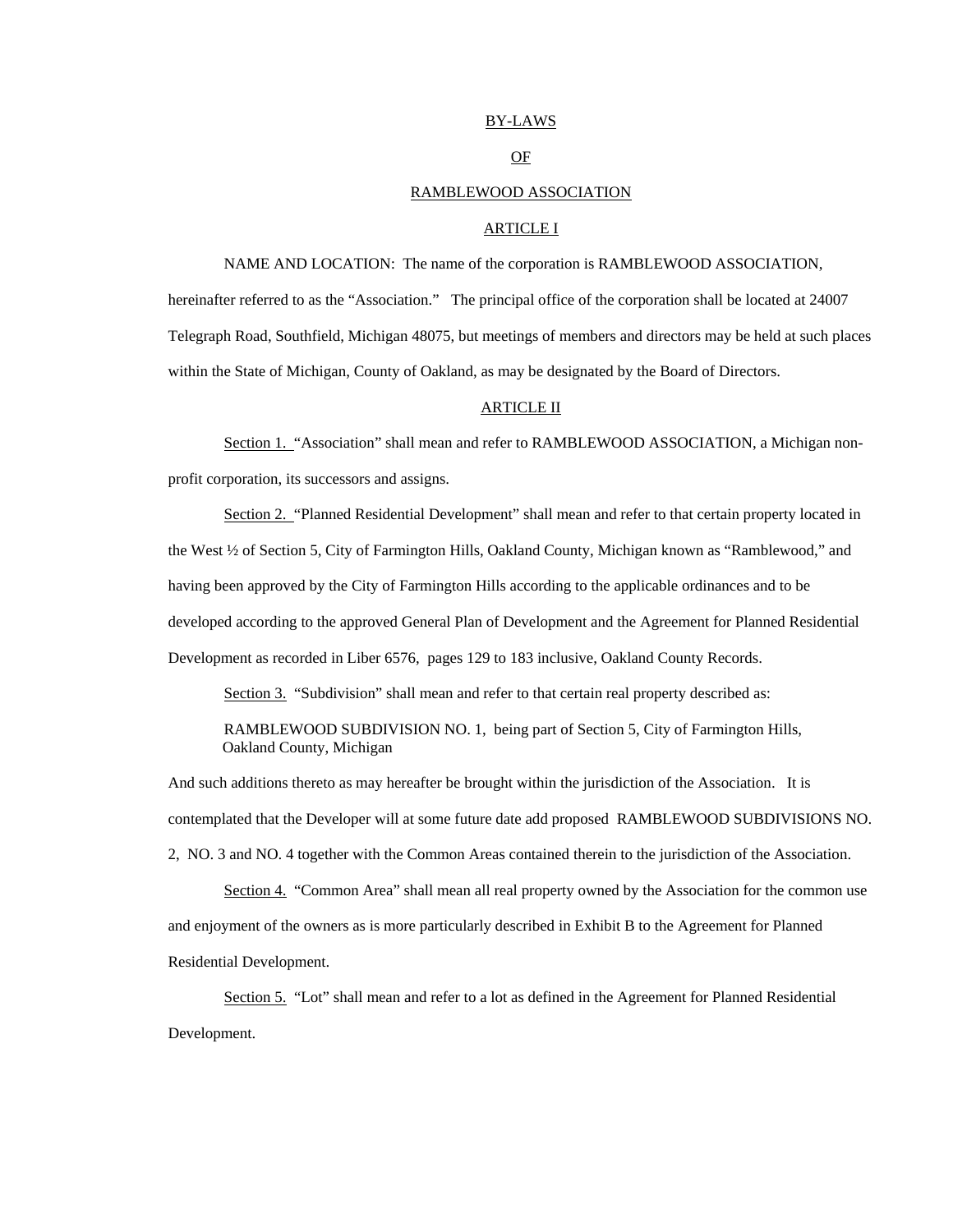Section 6. "Stock" shall mean and refer to the shares of stock of Ramblewood Association, a Michigan non-profit corporation organized on a stock basis and issued to its members in accordance with Section 5 of the Agreement for Planned Residential Development.

Section 7. "Declarant" shall mean and refer to RAMBLEWOOD DEVELOPMENT COMPANY, a Michigan Corporation, its successors and assigns, if such successors or assigns should acquire more than one undeveloped lot or undeveloped acreage parcel for multiple residential use from the Declarant for the purpose of development.

Section 8. "Member" shall mean and refer to those persons entitled to membership as provided in the Agreement for Planned Residential Development.

## ARTICLE III

### VOTING RIGHTS

Section 1. The Association shall issue shares of stock to its members in accordance with the terms of Section 5 of the Agreement for Planned Residential Development. Each shareholder is entitled to a number of votes equal to the number of shares of stock held by him.

Section 2. Shares of stock shall not be transferable by assignment, sale or other method of transfer but must be returned to the Association to be reissued if so required in the name of the assignee, purchaser or transferee as the case may be in accordance with the Agreement for Planned Residential Development as aforesaid. The Board of Directors shall cause complete records to be kept on a current basis of the ownership of issued shares of stock, the number of votes attributable thereto, and all transfers or assignments. Each share of stock shall contain thereon a restriction provision to accomplish the terms of this section.

#### ARTICLE IV

#### MEETING OF MEMBERS

Section 1. Annual Meetings – The first annual meeting of the members shall be held within one year from the date of incorporation of the Association, and each subsequent regular annual meeting of the members shall be held on the same day of the same month of each year thereafter, at the hour of eight o'clock P.M.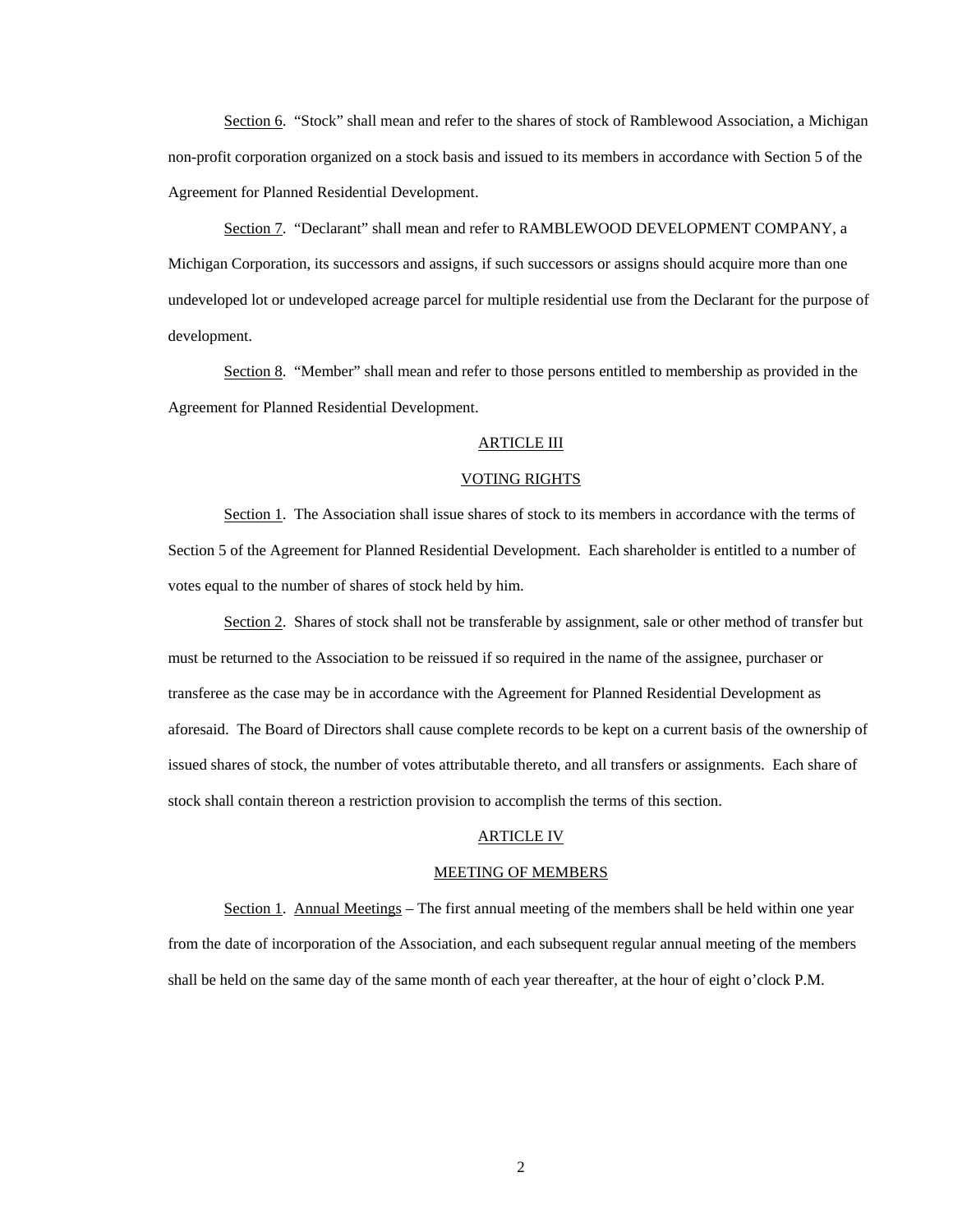If the day for the annual meeting of the members is a legal holiday, the meeting will be held at the same hour on the first day following which is not a legal holiday.

Section 2. Special Meetings – Special meetings of the members may be called at any time by the president or by the Board of Directors, or upon written request of the members who are entitled to fifty votes or more according to the official records of the Association.

Section 3. Notice of Meetings – Written notice of each meeting of the members shall be given by, or at the direction of, the secretary or person authorized to call the meeting, by mailing a copy of such notice, postage prepaid, at least 15 days before such meeting to each member entitled to vote thereat, addressed to the member's address last appearing on the books of the Association, or supplied by such member to the Association for the purpose of notice. Each member shall register his address with the secretary, and notices of meetings shall be mailed to him at such address. Such notice shall specify the place, day and hour of the meeting, and in the case of a special meeting, the purpose of the meeting.

Section 4. Quorum – The presence at the meeting of members entitled to cast, or of proxies entitled to cast, one-tenth (1/10) of the votes of the total membership shall constitute a quorum for any action except as otherwise provided in the Articles of Incorporation, the Agreement for Planned Residential Development, or these By-Laws. If, however, such quorum shall not be present or represented at any meeting, the members entitled to vote thereat shall have power to adjourn the meeting from time to time, without notice other than announcement at the meeting, until a quorum as aforesaid shall be present or be represented.

Section 5. Proxies – At all meetings of members, each member may vote in person or by proxy. All proxies shall be in writing and field with the secretary. Every proxy shall be revocable and shall automatically cease upon conveyance by the member of his lot, acreage parcel, or condominium unit as the case may be.

# ARTICLE V

## BOARD OF DIRECTORS

Section 1. Number – The affairs of this Association shall be managed by a Board of not less than three (3) members nor more than six (6) members. The first Board of Directors shall be appointed by the Declarant and serve a term of three (3) years. Thereafter the Board of Directors shall be elected by the membership.

Section 2. Term of Office – At the third annual meeting the members shall elect not less than three directors for a term of three years, and the balance of the Directors, if any, shall be elected for two year terms.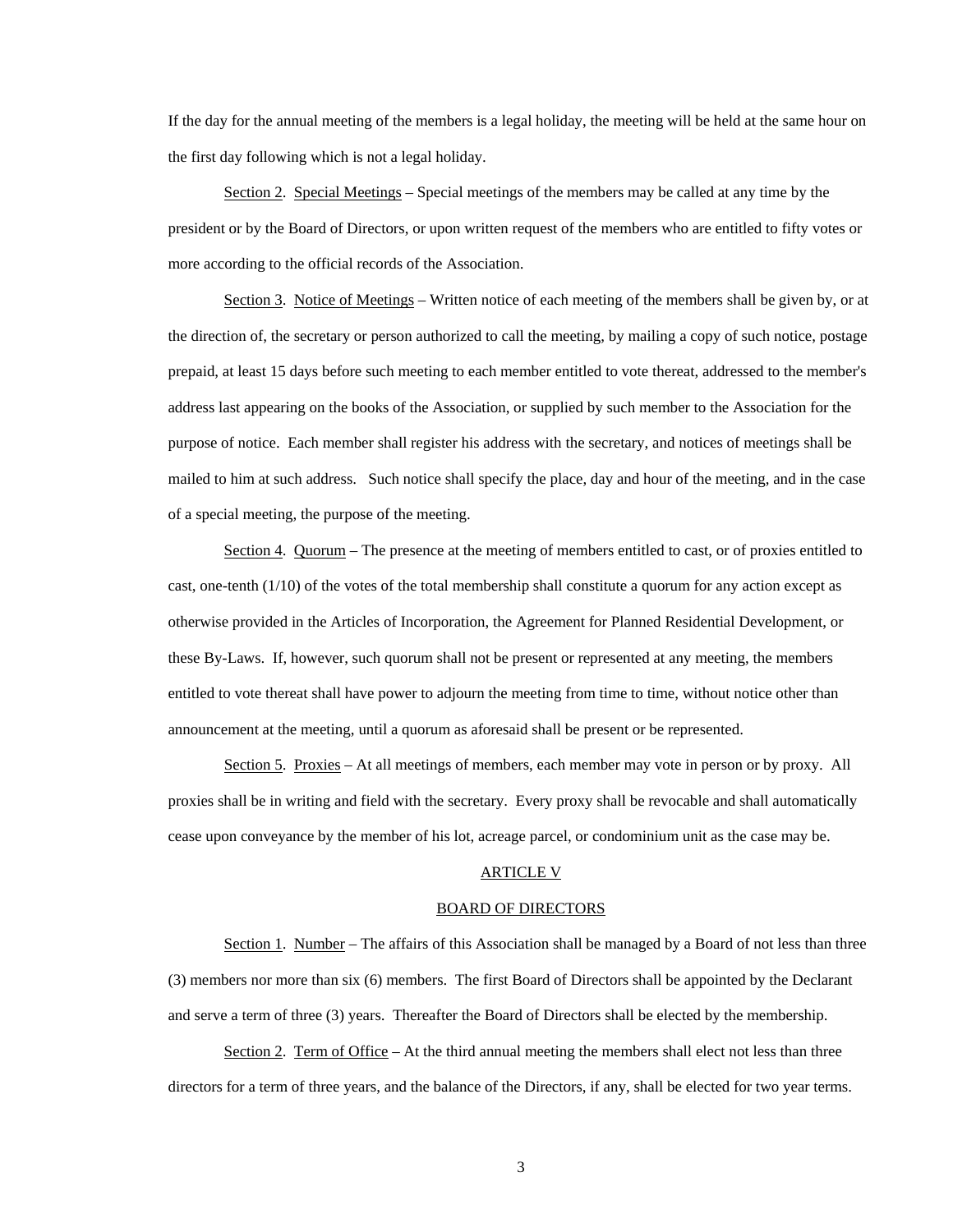Section 3. Removal – Any director may be removed from the Board, with or without cause, by a majority vote of the members of the Association. In the event of death, resignation or removal of a director, his successor shall be selected by the remaining members of the Board and shall serve for the unexpired term of his predecessor.

Section 4. Vacancies – Vacancies in the Board of Directors shall be filled by the majority of the remaining directors, any such appointed director to hold office until his successor is elected by the members, who may make such election at the next annual meeting of the members or at any special meeting duly called for that purpose.

Section 5. Compensation – No director shall receive compensation for any service he may render to the Association. However, any director may be reimbursed for his actual expenses incurred in the performance of his duties.

Section 6. Action Taken Without a Meeting – The directors shall have the right to take any action in the absence of a meeting which they could take at a meeting by obtaining the written approval of all of the directors. Any action so approved shall have the same effect as though taken at a meeting of the directors.

## ARTICLE VI

## NOMINATION AND ELECTION OF DIRECTORS

Section 1. Nomination – Nomination for election to the Board of Directors shall be made by a Nomination Committee. Nominations may also be made from the floor at the annual meeting. The Nominating Committee shall consist of a Chairman, who shall be a member of the Board of Directors, and two or more members of the Association. The Nominating Committee shall be appointed by the Board of Directors prior to each annual meeting of the members, to serve from the close of such annual meeting until the close of the next annual meeting and such appointment shall be announced at each annual meeting. The Nominating Committee shall make as many nominations for election to the Board of Directors as it shall in its discretion determine, but not less than the number of vacancies that are to be filled. Such nominations may be made from among members or non-members.

Section 2. Election – Election to the Board of Directors shall be by secret written ballot. At such election the members or their proxies may cast, in respect to each vacancy, as many votes as they are entitled to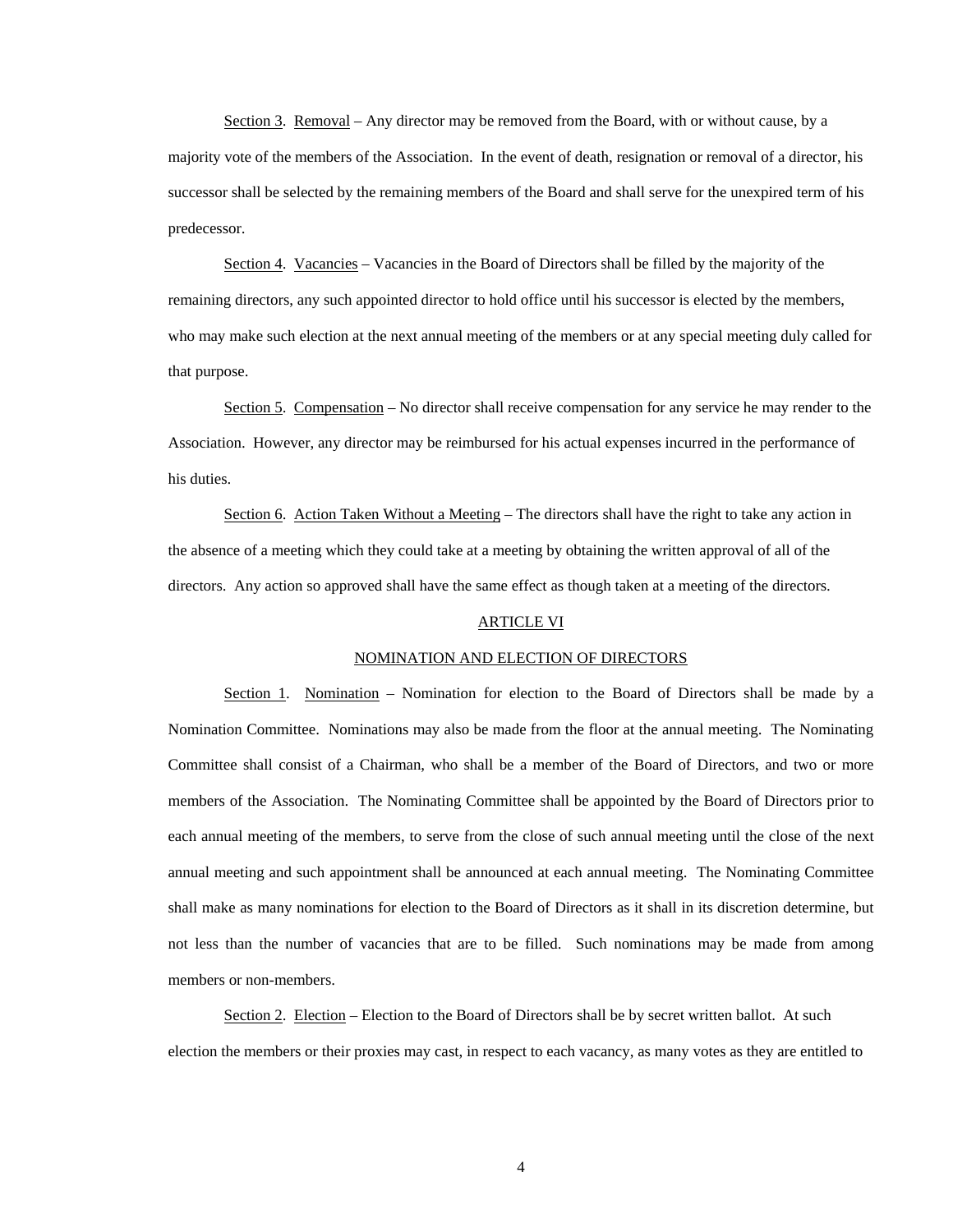exercise under the provisions of the Declaration. The persons receiving the largest number of votes shall be elected. Cumulative voting is not permitted.

#### ARTICLE VII

#### MEETINGS OF DIRECTORS

Section 1. Regular meetings – Regular meetings of the Board of Directors shall be held monthly without notice, at such place and hour as may be fixed from time to time by resolution of the Board. Should said meeting fall upon a legal holiday, then that meeting shall be held at the same time on the next day which is not a legal holiday.

Section 2. Special meetings – Special meetings of the Board of Directors shall be held when called by the president or any officer of the Association, or by any two directors, after not less than three (3) days notice to each director.

Section 3. Quorum – A majority of the number of directors shall constitute a quorum for the transaction of business. Every act or decision done or made by a majority of the directors present at a duly held meeting at which a quorum is present shall be regarded as the act of the Board.

## **ARTICLE VIII**

## POWERS AND DUTIES OF THE BOARD OF DIRECTORS

Section 1. Powers – The Board of Directors shall have power to:

 (a) Adopt and publish rules and regulations governing the use of the Common Area and limited use recreational facilities so designated by the Declarant, and the personal conduct of the members and their guests thereon, and to establish penalties for the infraction thereof;

 (b) Suspend the voting rights and right to use of the Common Area or limited use recreational facilities of a member during any period in which such member shall be in default in the payment of any assessment levied by the Association. Such rights may also be suspended after notice and hearing, for a period not to exceed 30 days for infraction of the published rules and regulations;

(c) Exercise for the Association all powers, duties and authority vested in or delegated to this

Association and not specifically reserved to the membership by other provisions of these By-Laws, the Articles of Incorporation, or the Agreement for Planned Residential Development;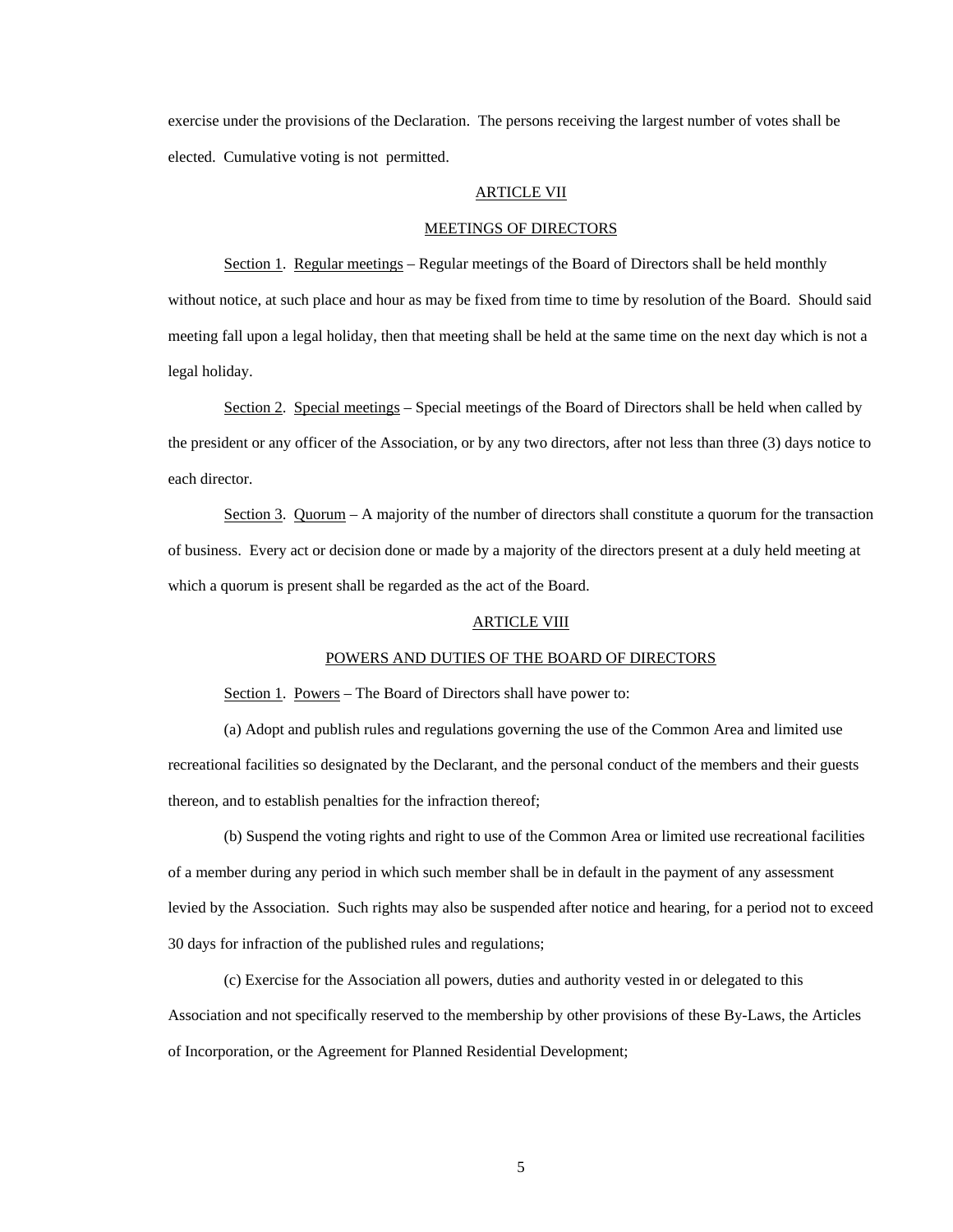(d) Declare the office of a member of the Board of Directors to be vacant in the event such member shall be absent from three (3) consecutive regular meetings of the Board of Directors; and

 (e) Employ a manager, independent contractors, and professionals and such other employees as they deem necessary, and to prescribe their duties.

Section 2. Duties – It shall be the duty of the Board of Directors to:

 (a) Cause to be kept a complete record of all its acts and corporate affairs and to present a statement thereof to the members at the annual meeting of the members, or at a duly called special meeting when such statement is requested and to keep a current record of shareholders in accordance with Section 2 of Article III hereof;

 (b) Supervise all officers, agents and employees of this Association, and to see that their duties are properly performed;

(c) As more fully provided in the Agreement for Planned Residential Development to:

(1) Determine prior to November  $1<sup>st</sup>$  of each year the total amount to be raised by the annual assessment charge and/or additional annual charge for the next succeeding year to cover all expenses relative to the Common Area and/or limited use recreational facilities as the case may be.

 (2) Send written notice of each assessment to every member subject thereto at least thirty (30) days in advance of each annual assessment period; and

 (3) Collect all assessments and foreclose the lien, if necessary, against any property for which assessments are not paid or bring an action at law against the owner personally obligated to pay the same.

 (d) Issue, or to cause an appropriate officer to issue, upon demand by any person, a certificate setting forth whether or not any assessment has been paid. A reasonable charge may be made by the Board for the issuance of these certificates. If a certificate states an assessment has been paid, such certificate shall be conclusive evidence of such payment;

(e) Procure and maintain adequate liability and hazard insurance on property owned by the Association;

(f) Cause all officers or employees having fiscal responsibilities to be bonded, as it may deem

appropriate;

 (g) Cause the Common Area to be improved, maintained, and preserved, as is more fully defined in the Agreement for Planned Residential Development;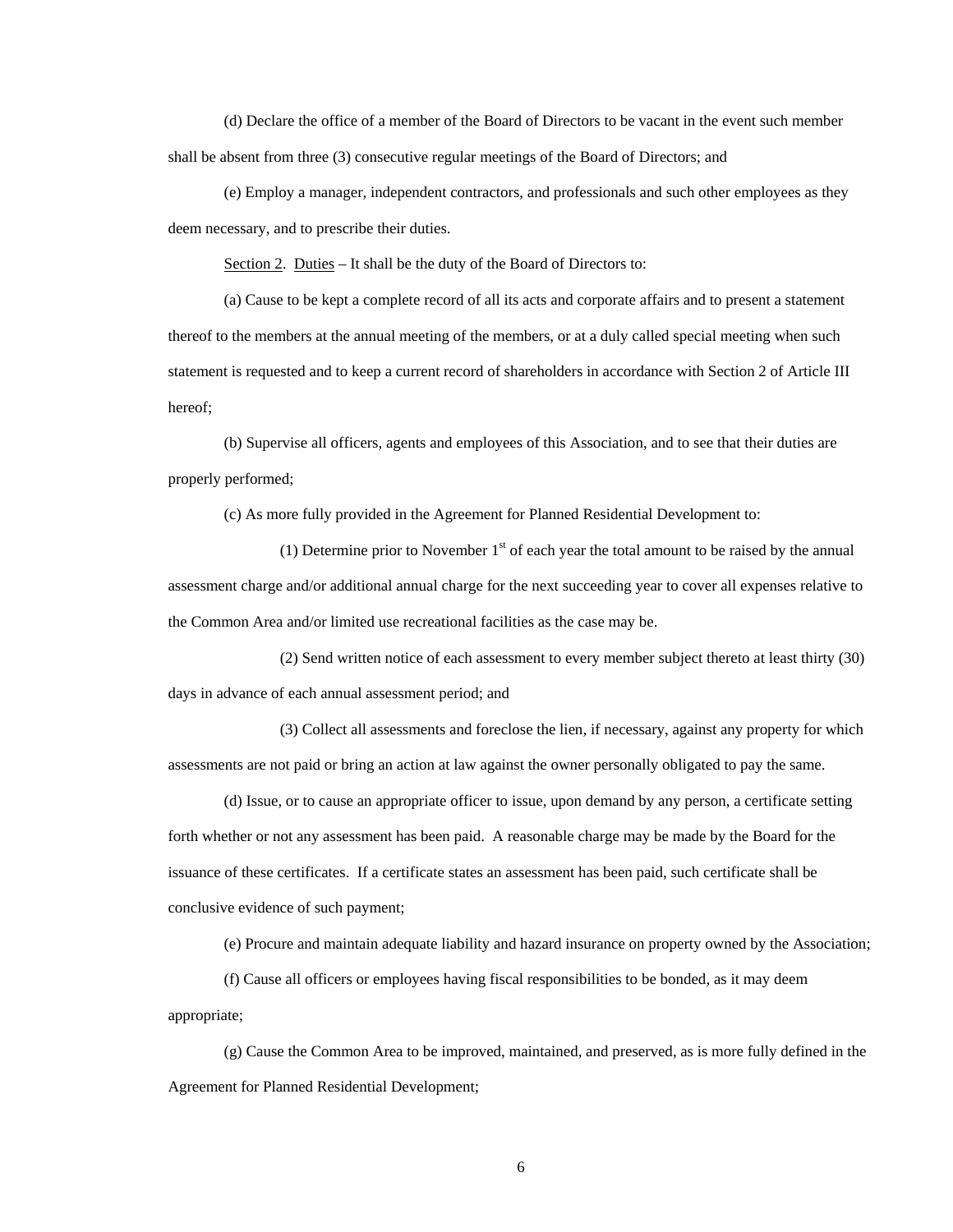(h) Cause the terms and conditions of use by members of the limited use recreational facilities.

 (i) To exercise for the Association all powers, duties and authority vested in or delegated to the Association.

## ARTICLE IX

## OFFICERS AND THEIR DUTIES

Section 1. Enumeration of Offices – The officers of this Association shall be a president and vicepresident, who shall at all times be members of the Board of Directors, a secretary and a treasurer, and such other officers as the Board may from time to time by resolution create.

Section 2. Election of Officers – The election of officers shall take place at the first meeting of the Board of Directors following each annual meeting of the members and shall be by majority vote of the directors.

Section 3. Term – The officers of this Association shall be elected annually by the Board and each shall hold office for one (1) year unless he shall sooner resign, or shall be removed, or otherwise disqualified to serve.

Section 4. Special Appointments – The Board may elect such other officers as the affairs of the Association may require, each of whom shall hold office for such period, have such authority, and perform such duties as the Board may, from time to time, determine.

Section 5. Resignation and Removal – Any officer may be removed from office with or without cause by the Board. Any officer may resign at any time giving written notice to the Board, the president or the secretary. Such resignation shall take effect on the date of receipt of such notice or at any later time specified herein, and unless other wise specified therein, the acceptance of such resignation shall not be necessary to make it effective.

Section 6. Vacancies – A vacancy in any office may be filled by appointment by the Board. The officer appointed to such vacancy shall serve for the remainder of the term of the officer he replaces.

Section 7. Multiple offices – The offices of secretary and treasurer may be held by the same person. No person shall simultaneously hold more than one of any of the other offices except in the case of special offices created pursuant to Section 4 of this Article.

Section 8. Duties – The duties of the officers are as follows: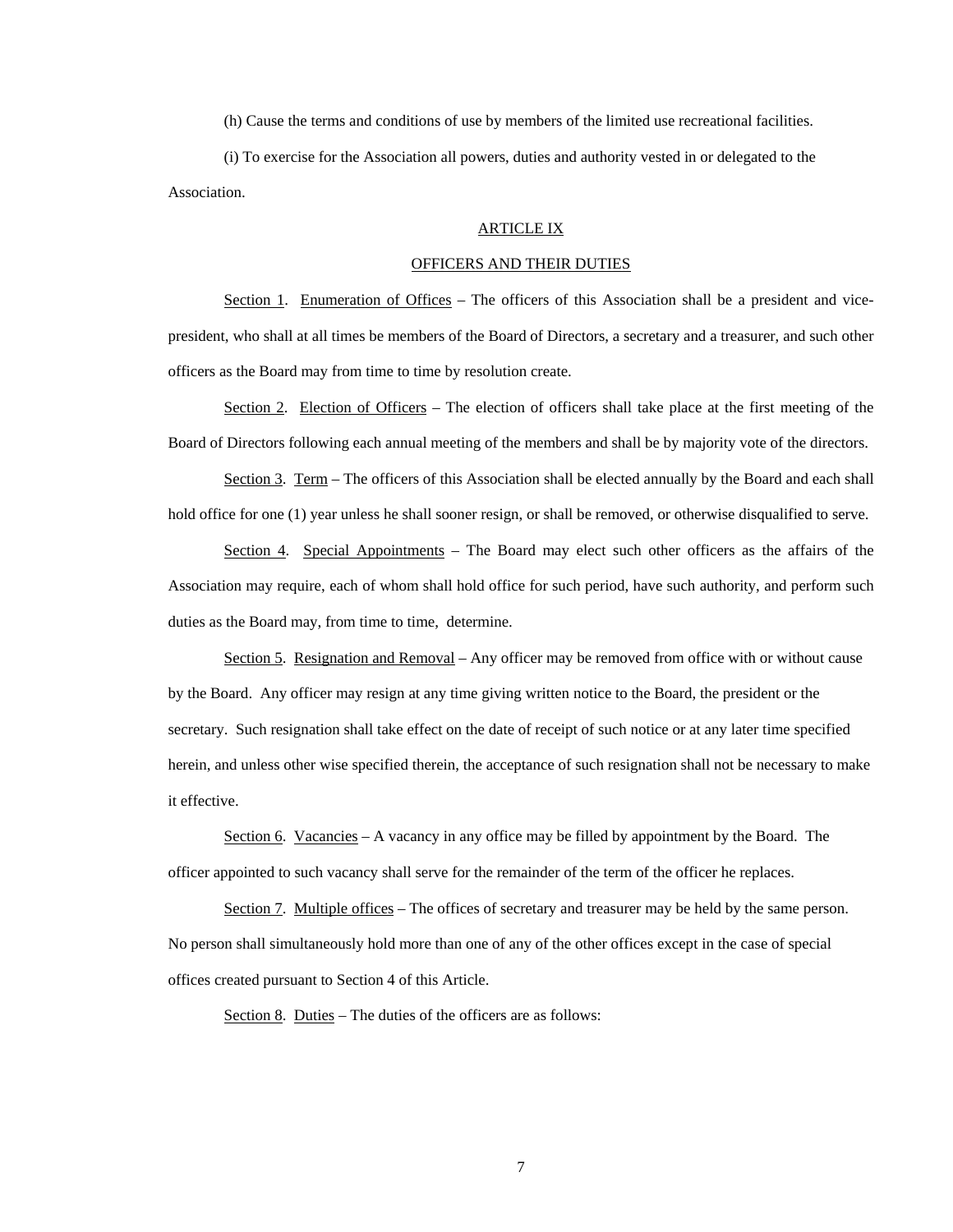## President

 (a) The president shall preside at all meetings of the Board of Directors; shall see that orders and resolutions of the Board are carried out; shall sign all leases, mortgages, deeds and other written instruments and shall co-sign all checks and promissory notes.

# Vice-President

 (b) The vice-president shall act in the place and stead of the president in the event of his absence, inability or refusal to act, and shall exercise and discharge such other duties as may be required of him by the Board.

## **Secretary**

 (c) The secretary shall record the votes and keep the minutes of all meetings and proceedings of the Board and of the members; keep the corporate seal of the Association and affix it on all papers requiring said seal; serve notice of meetings of the Board and of the members; keep appropriate current records showing the members of the Association together with their addresses, and shall perform such other duties as required by the Board.

#### Treasurer

 (d) The treasurer or management agent duly appointed by the Board of Directors shall receive and deposit in appropriate bank accounts all monies of the Association and shall disburse such funds as directed resolution of the Board of Directors; provided however, that a resolution of the Board of Directors shall not be necessary for disbursements made in the ordinary course of business conducted within the limits of a budget adopted by the Board; shall sign all checks and promissory notes of the Association, provided same shall also be signed by the president or vice-president; keep proper books of account; cause an annual audit of the Association books to be made by a certified public accountant at the completion of each fiscal year; and shall prepare an annual budget and a statement at its regular annual meeting, and deliver a copy of each to the members.

## ARTICLE X

#### COMMITTEES

 The Association shall appoint a Nominating Committee, as provided in these By-Laws. In addition, the Board of Directors shall appoint other committees as deemed appropriate in carrying out its purpose.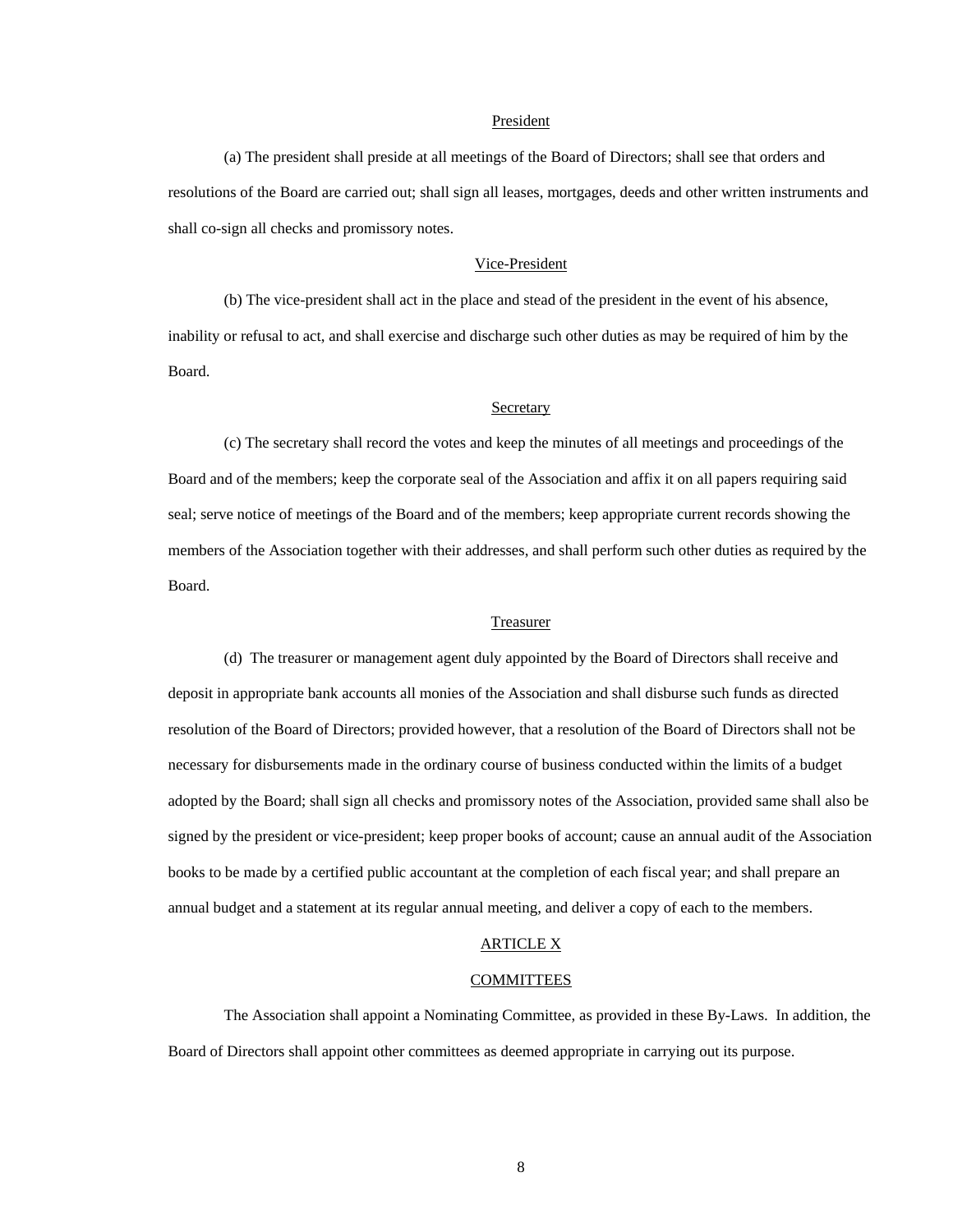## ARTICLE XI

### BOOKS AND RECORDS

 The books, records and papers of the Association shall at all times, during reasonable business hours, but subject to inspection by any member. The Agreement for Planned Residential Development, the Articles of Incorporation and the By-Laws of the Association shall be available for inspection by any member at the principal office of the Association, where copies may be purchased at reasonable cost.

# ARTICLE XII

## **PROXIES**

Section 1. At all corporate meetings of members, each member may vote in person or by proxy.

Section 2. All proxies shall be in writing and filed with the secretary. No proxy shall extend beyond a period of eleven (11) months, and every proxy shall automatically cease upon sale by the member of his lot.

## ARTICLE XIII

#### **INDEMNITY**

 To the full extent permitted by law, the Corporation shall indemnify each person made or threatened to be made a party to any civil or criminal action or proceeding by reason of the fact he, or his testator or intestate, is or was a director, officer or managerial employee of the Corporation unless such person is finally adjudged to be liable for gross negligence or acted in bad faith in the performance of his duties.

### ARTICLE XIV

#### CORPORATE SEAL

 The Association shall have a seal in circular form having within its circumference the words: RAMBLEWOOD.

# ARTICLE XV

#### AMENDMENTS

Section 1. These By-Laws may be amended, at a regular meeting of the members, by a vote of twothirds of the members in person or by proxy, provided that those provisions of these By-Laws, which are governed by the Articles of Incorporation of this Association may not be amended except as provided in the Articles of Incorporation or applicable law; and provided further that any matter stated herein to be or which is in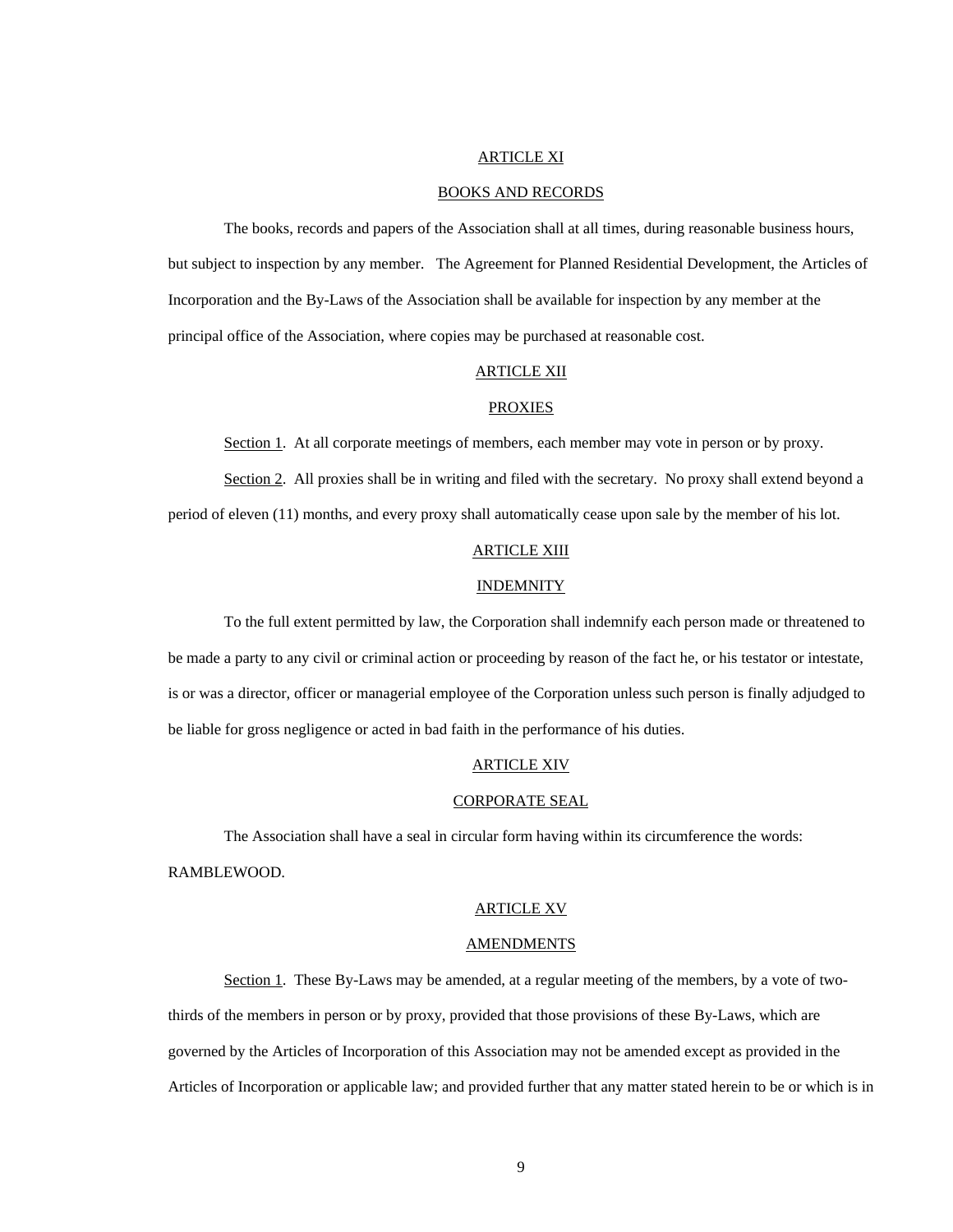fact governed by the Agreement for Planned Residential Development may not be amended except as provided in such Agreement.

Section 2. In the case of any conflict between the Articles of Incorporation and these By-Laws, the Articles shall control; and in the case of any conflict between the Agreement for Planned Residential Development and these By-Laws, the Agreement for Planned Residential Development shall control.

## ARTICLE XVI

## MISCELLANEOUS

 The fiscal year of the Association shall begin on the first day of January and end on the thirty-first day of December of every year, except that the first fiscal year shall begin on the date of incorporation.

 IN WITNESS WHEREOF, we, being all of the directors of the RAMBLEWOOD ASSOCIATION, have hereunto set our hands this 21<sup>st</sup> day of October, 1976.